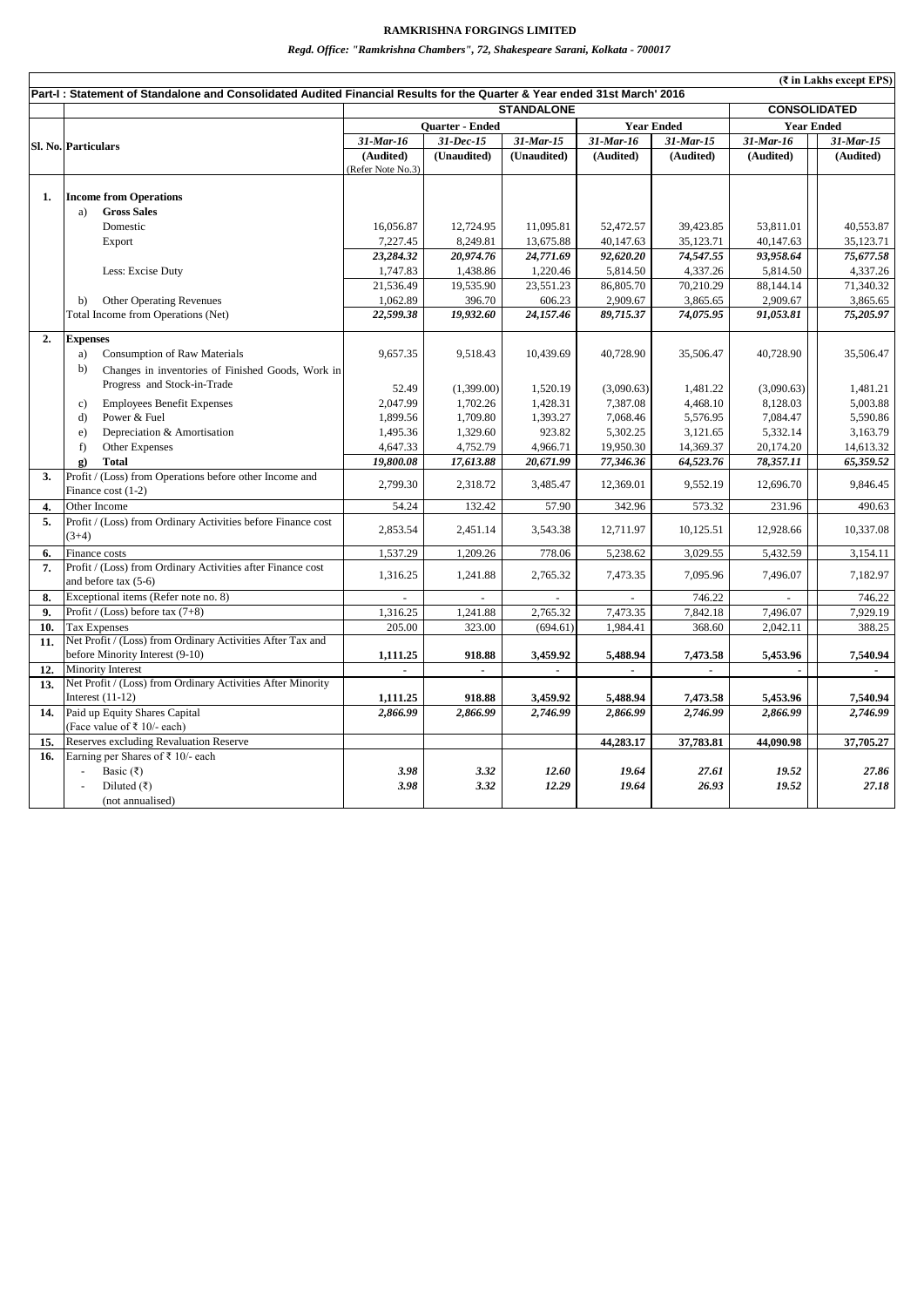## **Notes:**

- 2 The above Financial Results as reviewed by the Audit Committee were approved by the Board of Directors at its meeting held on 21st May, 2016.
- 3 The figures for three months ended 31/03/2016 and 31/03/2015, are the balancing figures between audited figures in respect of the full financial year and the publised year to date figures upto nine months of the relevant financial year.
- 4 The Company operates only in one Segment i.e Forgings.
- 5 The Board of Directors has recommended a dividend of ₹ 2/- Per share of face value of ₹ 10/- each aggregating to ₹ 693.38 lakhs (including Corporate Dividend Tax of ₹ 119.98 lakhs) for the year ended 31st March,2016.
- 6 The company has paid a managerial remuneration in excess of the limitis as laid down in the section 309(3) read with Schedule XIII of the Companies Act, 1956 of ₹ 65.62 Lakhs and ₹ 106.38 Lakhs respectively during the financial year 2012-13 and 2013-14 to Mr. Mahabir Prasad Jalan, Chairman. Since the payament of the remuneration in excess of the limits requires approval of the Central Government the company had made an application to the Central Government. The Central Government has rejected the application made for Mr. Mahabir Prasad Jalan, Chairman and the company has made a representation for the same. The outcome of the same is awaited.
- 7 The consolidated Financial Results are prepared as per applicable accounting standards notified under Companies (Accounting Standard) Rules 2014.
- 8 The Audited Financial Results for the quarter & for the year ended 31st March, 2016 will be made available at the Company website i.e www.ramkrishnaforgings.com and the website of BSE Limited and NSE Limited i.e www.bseindia.com and www.nseindia.com respectively.
- 9 Figures for the previous periods have been regrouped, wherever necessary, to conform to the figures of the current period.

For the Order of the Board

**Place: Kolkata. Date: 21st May, 2016.**

Naresh Jalan (Managing Director)